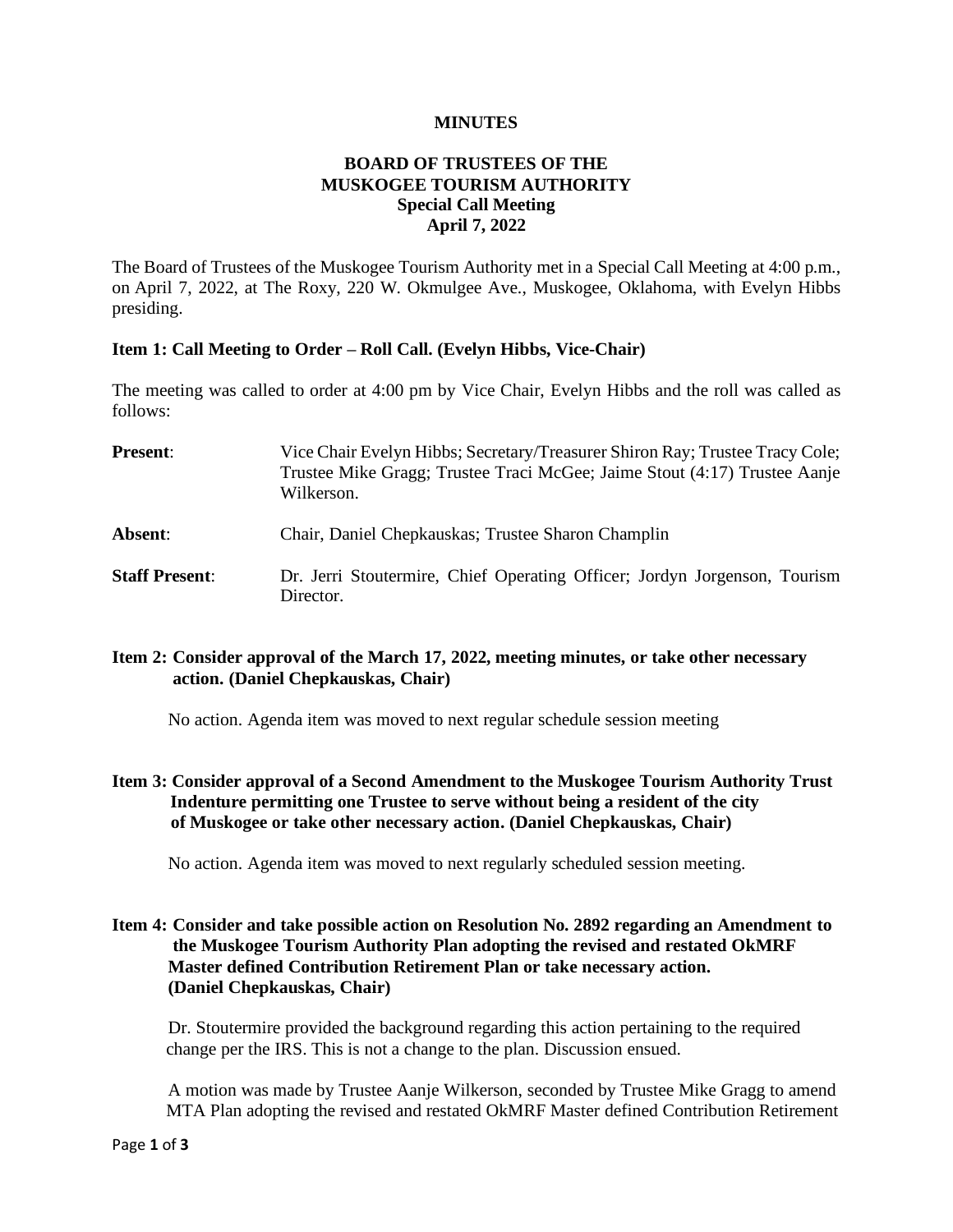Plan.

- AYE: Evelyn Hibbs, Vice-Chair, Shilron Ray, Secretary/Treasurer, Tracy Cole, Trustee, Mike Gragg, Trustee, Traci McGee, Trustee, Aanje Wilkerson, Trustee.
- NAY: None
- OTHER: Trustee Jaime Stout; (absent), Trustee Sharon Champlin: (absent) Daniel Chepkauskas, Chair (absent)

The Chair declared the motion approved.

# **Item 5: Consider approval of the appointment of Maggie Eaton, Human Resource Director for the city of Muskogee, as the Authorized Agent for the Oklahoma Municipal Retirement Fund, replacing former City of Muskogee Human Resources Director, Kelly Cox. (Daniel Chepkauskas, Chair)**

Dr. Stoutermire provided the background regarding this action pertaining to the appointment as per required guidelines.

A motion was made by Tracy Cole, Trustee and seconded by Traci McGee, Trustee to approve the appointment of Maggie Eaton, Human Resource Director for the City of Muskogee, as the Authorized Agent for the Oklahoma municipal Retirement Fund.

- AYE: Vice Chair Evelyn Hibbs; Secretary/Treasurer Shiron Ray; Trustee Tracy Cole; Trustee Mike Gragg; Trustee Traci McGee; Trustee Jaime Stout; Trustee Aanje Wilkerson
- NAY: None
- OTHER: Daniel Chepkauskas, Chair; (absent); Trustee Sharon Champlin; (absent)

The Chair declared the motion approved.

There being no other business before the Board of Trustees, the Chair declared the meeting adjourned at 4:22 p.m.

> **Daniel Chepkauskas Chair**

ATTEST: